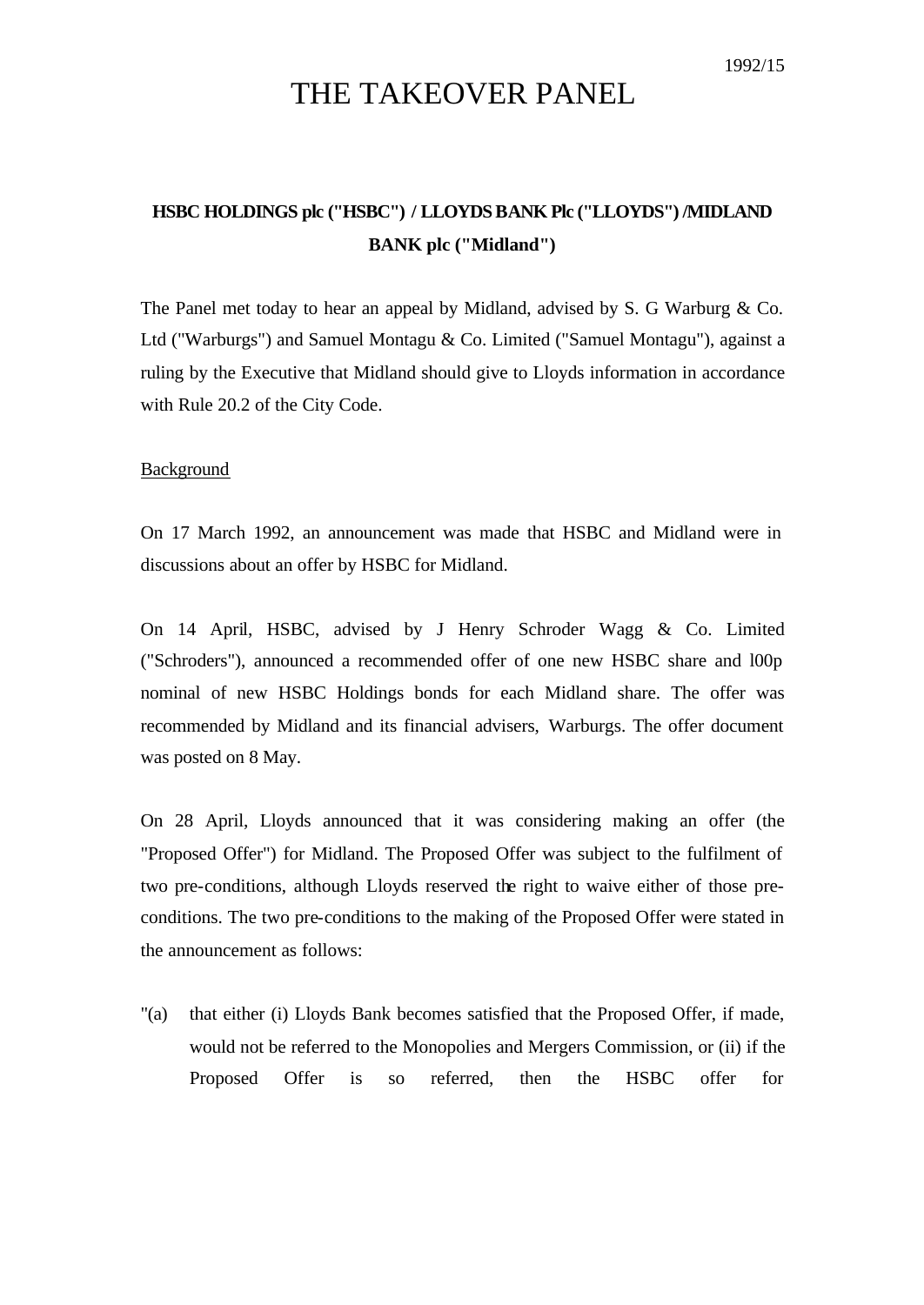Midland Bank (or any revision thereof) is also referred to the Monopolies and Mergers Commission; and

(b) that Lloyds Bank receives all information on Midland Bank which HSBC has received since 1 January 1992 and that this information is satisfactory to Lloyds Bank."

In the announcement, Lloyds stated that its proposed offer was one new Lloyds share plus 30p in cash for each Midland share.

On 1 May, Midland posted a circular to its shareholders explaining the background to the announcements listed above. This circular explained that Midland, together with its advisers, had considered approaches from both Lloyds and HSBC, on an evenhanded basis, before the decision was made to recommend the HSBC offer.

Following this decision, certain information had been passed to HSBC to enable it to complete the due diligence process.

Immediately after its announcement on 28 April, Lloyds, through its advisers Baring Brothers & Co Limited ("Barings") submitted to Warburgs a request for specific information in accordance with the requirements of Rule 20.2.

On 7 May, Midland put out an announcement which stated that the board had concluded that it should not pass unpublished information to Lloyds.

Following discussions with all parties the Panel Executive ruled on 11 May that Lloyds was entitled to receive information in accordance with Rule 20.2.

On 12 May, Midland appealed against that decision.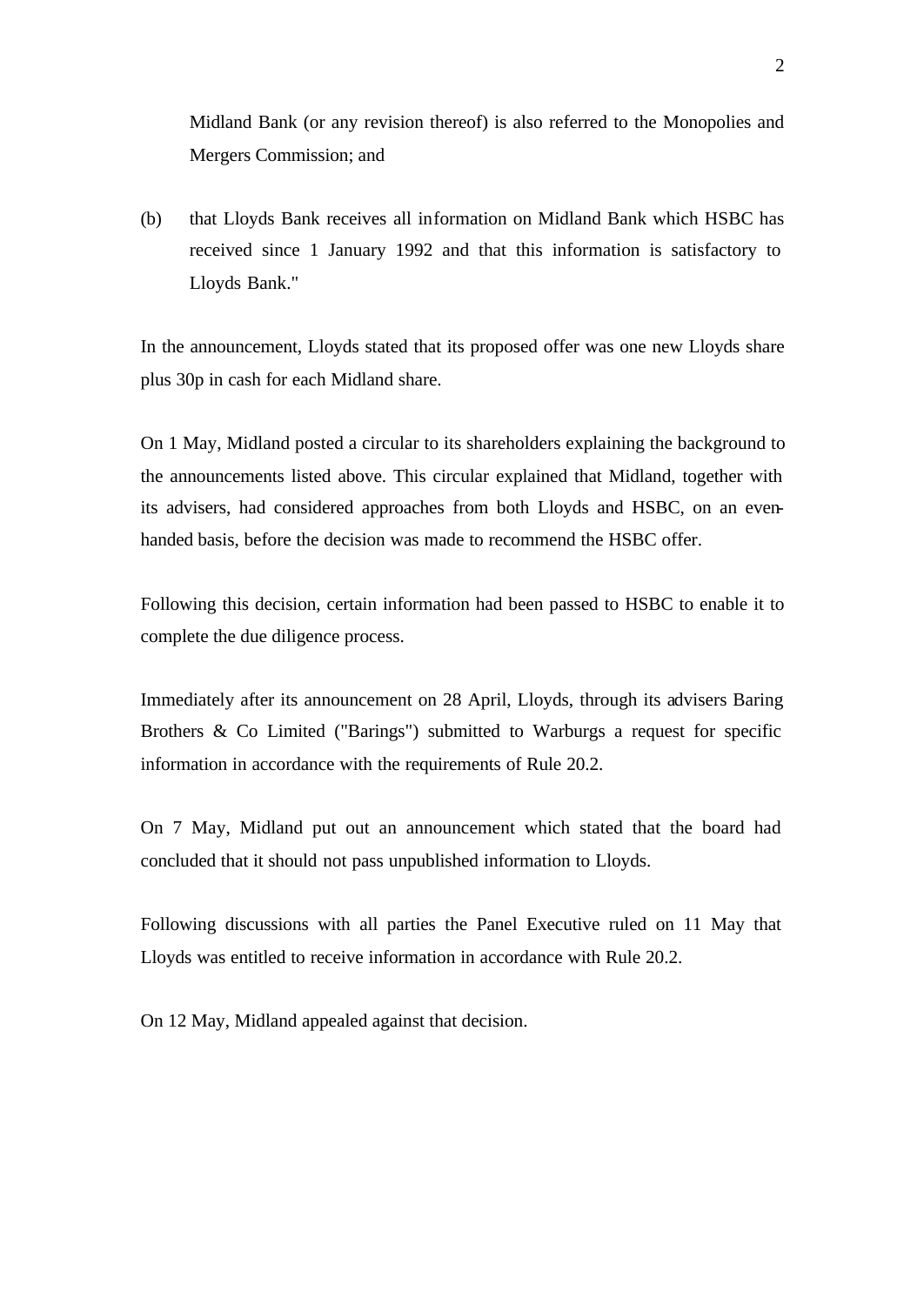#### Code Issues

Rule 20.2 provides:

"Equality of Information to Competing Offerors

Any information, including particulars of shareholders, given to one offeror or potential offeror must, on request, be given equally and promptly to another offeror or bona fide potential offeror even if that offeror is less welcome . . . .

Notes on Rule 20.2

1 General enquiries

The less welcome offeror or potential offeror should specify the questions to which it requires answers. It is not entitled, by asking in general terms, to receive all the information supplied to its competitor."

Paragraph 3 of the Introduction to the Code provides that:

". . . . the Panel may modify or relax the application of a Rule if it considers that, in the particular circumstances of the case, it would operate unduly harshly or in an unnecessarily restrictive or burdensome, or otherwise inappropriate, manner."

#### Decision

It was not disputed that Lloyds was anything other than a "bona fide potential offeror". Accordingly there was an obligation on Midland under Rule 20.2 promptly to give to Lloyds the information which it had given to HSBC and which had been requested by Lloyds. The issue which had to be determined by the Panel was whether, in the particular circumstances of the case, the application of the Rule should be modified or relaxed.